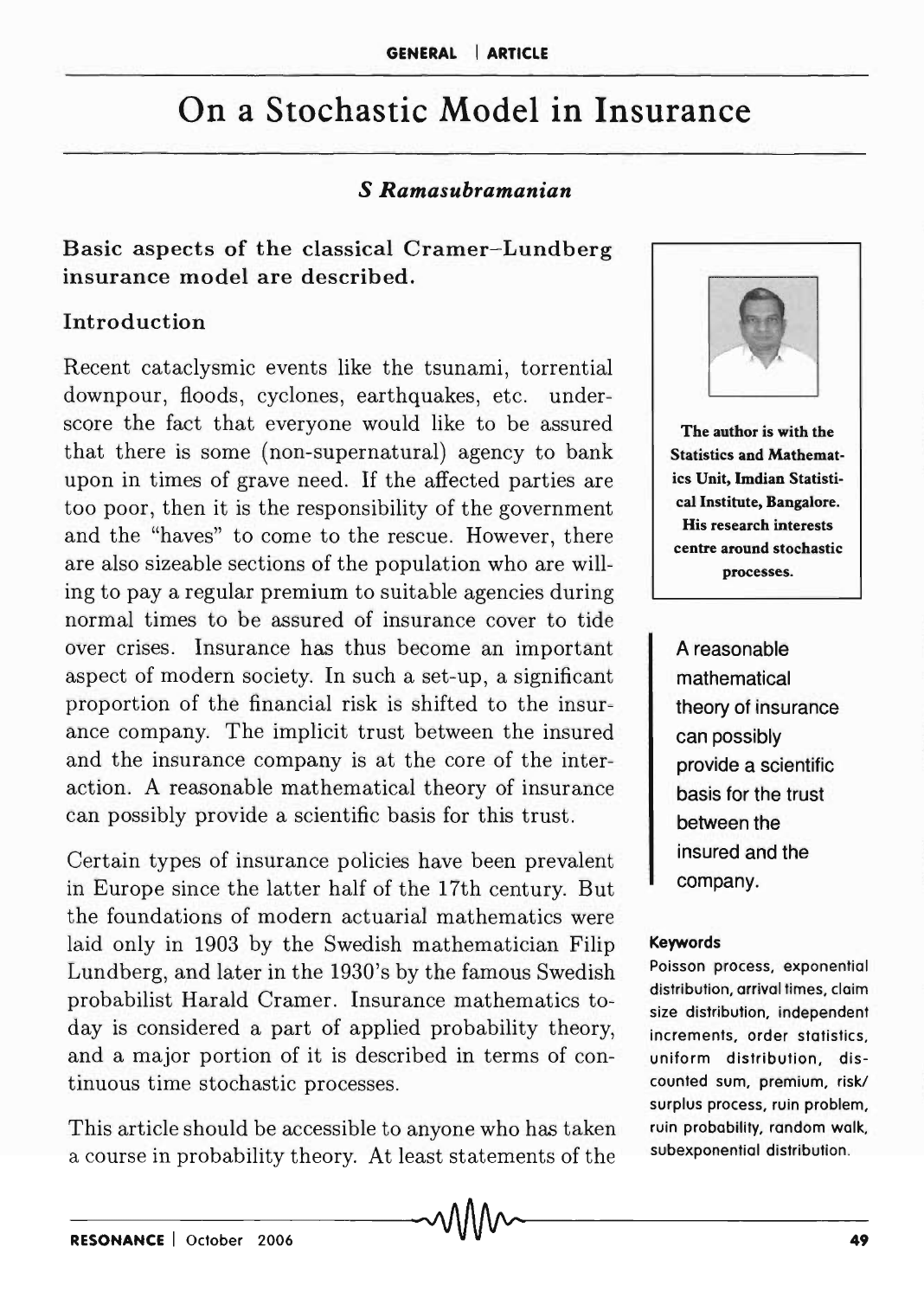Insurance mathematics today is considered a part of applied probability theory.

various results and the heuristics can be appreciated. While proofs of some of the basic results are given, for some others only partial proofs or heuristic arguments are indicated; of course, in a few cases we are content with just citing an appropriate reference. [1,2] are very good books where an interested reader can find more information. It is inevitable that a bit of jargon of basic probability theory is assumed. One may look up [3-6] for elucidation of terms like random variable, distribution, density, expectation, independence, independent identically distributed (i.i.d.) random variables, etc. (Some of the earlier articles in *Resonance* compiled in [7] also contain a few introductory accounts).

# Collective Risk Model

We shall mainly look at one model, known as the *Cramer-Lundberg model;* it is the oldest and the most important model in actuarial mathematics. This model is a particular type of a collective risk model. In a collective risk model there are a number of anonymous but very similar contracts or policies for similar risks, like insurance against fire, theft, accidents, floods or crop damage/failure, etc. The main objectives are modelling of claims that arrive in an insurance business, and decide how premiums are to be charged to avoid ruin of the insurance company. Study of probability of ruin and obtaining estimates for such probabilities are also some of the interesting aspects of the model.

There are three main assumptions in a collective risk model:

1. The total number of claims, say  $N$  occurring in a given period is random. Claims happen at times  ${T<sub>i</sub>}$ satisfying  $0 < T_1 < T_2 <$  We call them *claim arrival times* (or just *arrival times).* 

2. The *i*-th claim arriving at time  $T_i$  causes a payment  $X_i$ . The sequence  $\{X_i\}$  is assumed to be an i.i.d.

Main objectives are modelling of claims that arrive in an insurance business, and decide how premiums are to be charged to avoid ruin of the insurance company.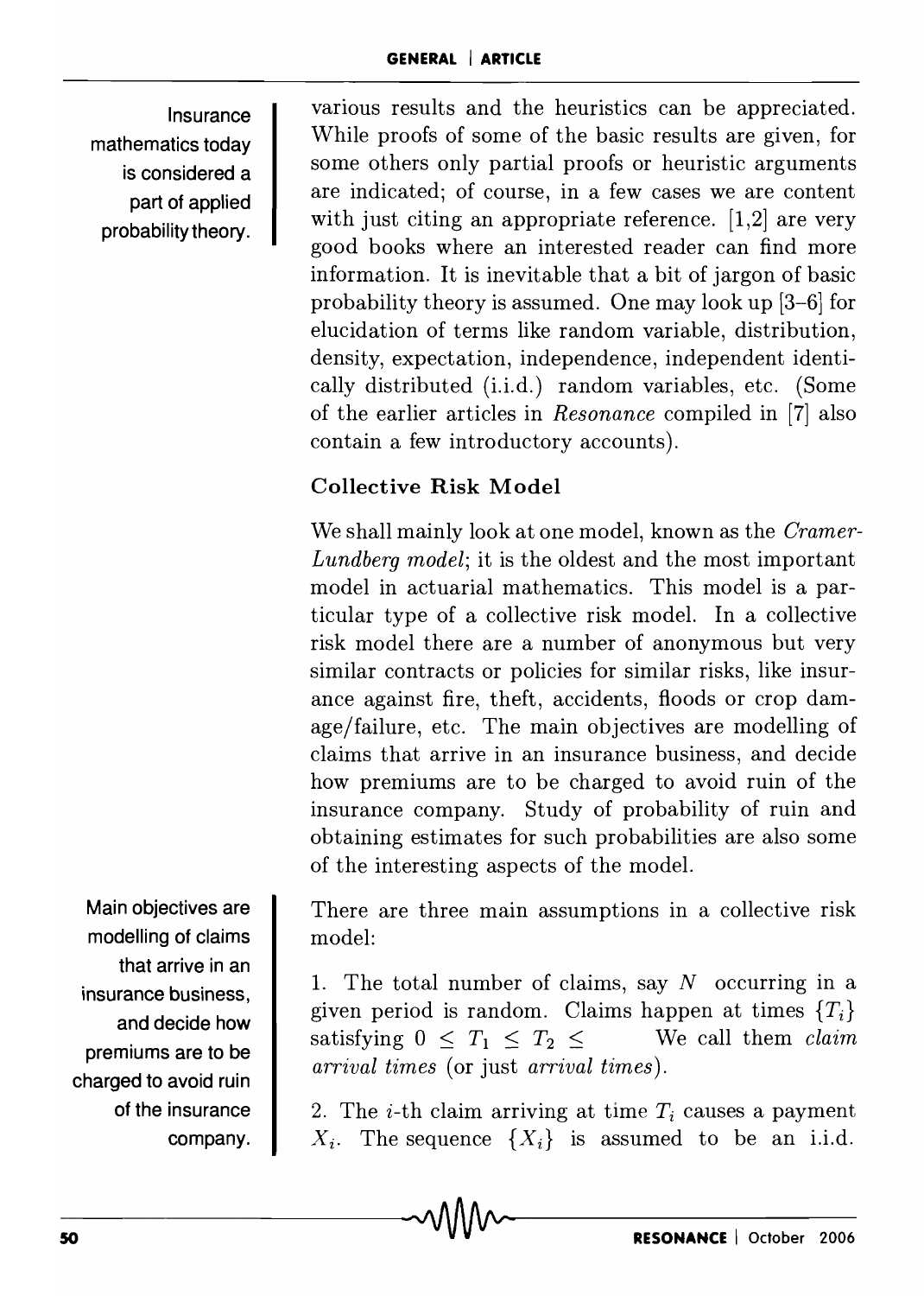sequence of nonnegative random variables. These random variables are called *claim sizes.* 

3. The claim size process  $\{X_i\}$  and the claim arrival times  ${T<sub>i</sub>}$  are assumed to be independent. So  ${X<sub>i</sub>}$ and N are independent.

The first two assumptions are fairly natural, whereas the third one is more of a mathematical convenience.

Take  $T_0 = 0$ . Define the *claim number process* by

$$
N(t) = \max\{i \ge 0 : T_i \le t\}
$$
  
= number of claims occurring by time t,  $t \ge 0$ .  
(1)

Also define the *total claim amount process* by

$$
S(t) = X_1 + X_2 + \qquad + X_{N(t)} = \sum_{i=1}^{N(t)} X_i, t \ge 0. \tag{2}
$$

These two stochastic processes will be central to our discussions. Note that a sample path of *N* and the corresponding sample path of *S* have jumps at the same times  $T_i$ , by 1 for *N* and by  $X_i$  for *S*.

A function  $f(\cdot)$  is said to be  $o(h)$  if  $\lim_{h\to 0} \frac{f(h)}{h} = 0$ ; that is, if f decays at a faster rate than *h.* 

#### Poisson Processes

We first consider the claim number process  $\{N(t): t \geq 0\}$ 0. For each  $t \geq 0$ , note that  $N(t, \cdot)$  is a random variable on the same probability space  $(\Omega, \mathcal{F}, P)$ . We list below some of the obvious/ desired properties of N (rather postulates for  $N$ ), which may be taken into account in formulating a model for the claim number process.

• (N1):  $N(0) \equiv 0$ . For each  $t \geq 0$ ,  $N(t)$  is a nonnegative integer-valued random variable.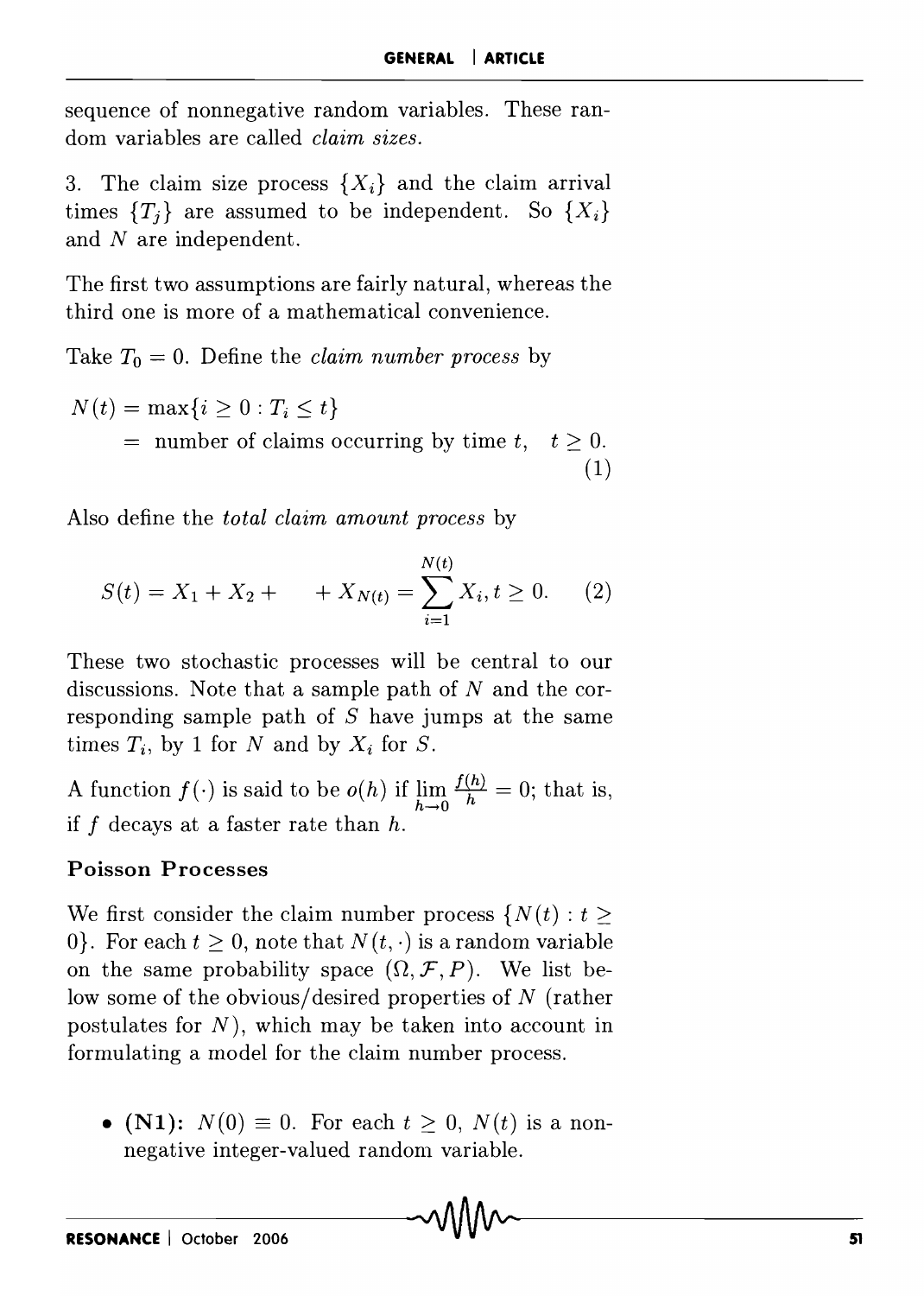- (N2): If  $0 \leq s \leq t$  then  $N(s) \leq N(t)$ . Note that  $N(t) - N(s)$  denotes the number of claims in the time interval  $(s, t]$ . So *N* is a nondecreasing process.
- (N3): The process  $\{N(t): t \geq 0\}$  has *independent increments;* that is, if  $0 < t_1 < t_2 < \ldots < t_n < \infty$ then  $N(t_1)$ ,  $N(t_2) - N(t_1)$ ,  $N(t_n) - N(t_{n-1})$ are independent random variables, for any  $n =$ 1, 2, In other words, claims that arrive in disjoint time intervals are independent.
- $(N4)$ : The process  $\{N(t)\}\$ has *stationary increments;* that is, if  $0 \leq s \leq t$ ,  $h > 0$  then the random variables  $N(t) - N(s)$  and  $N(t+h) - N(s+h)$ have the same distribution (probability law). This means that the probability law of the number of claim arrivals in any interval of time depends only on the length of the interval.
- (N5): Probability of two or more claim arrivals in a very short span of time is negligible; that is,

$$
P(N(h) \ge 2) = o(h), \text{as } h \downarrow 0. \tag{3}
$$

• (N6): There exists  $\lambda > 0$  such that

$$
P(N(h) = 1) = \lambda h + o(h), \text{ as } h \downarrow 0. \tag{4}
$$

The number  $\lambda$  is called the *claim arrival rate*. That is, in very short time interval the probability of exactly one claim arrival is roughly proportional to the length of the interval.

Remark 1. The first two postulates are self evident. The hypothesis (N3) is quite intuitive; it is very reasonable at least as a first stage approximation to many real situations. (N5), (N6) are indicative of the fact that between two arrivals there will be a gap, but may be very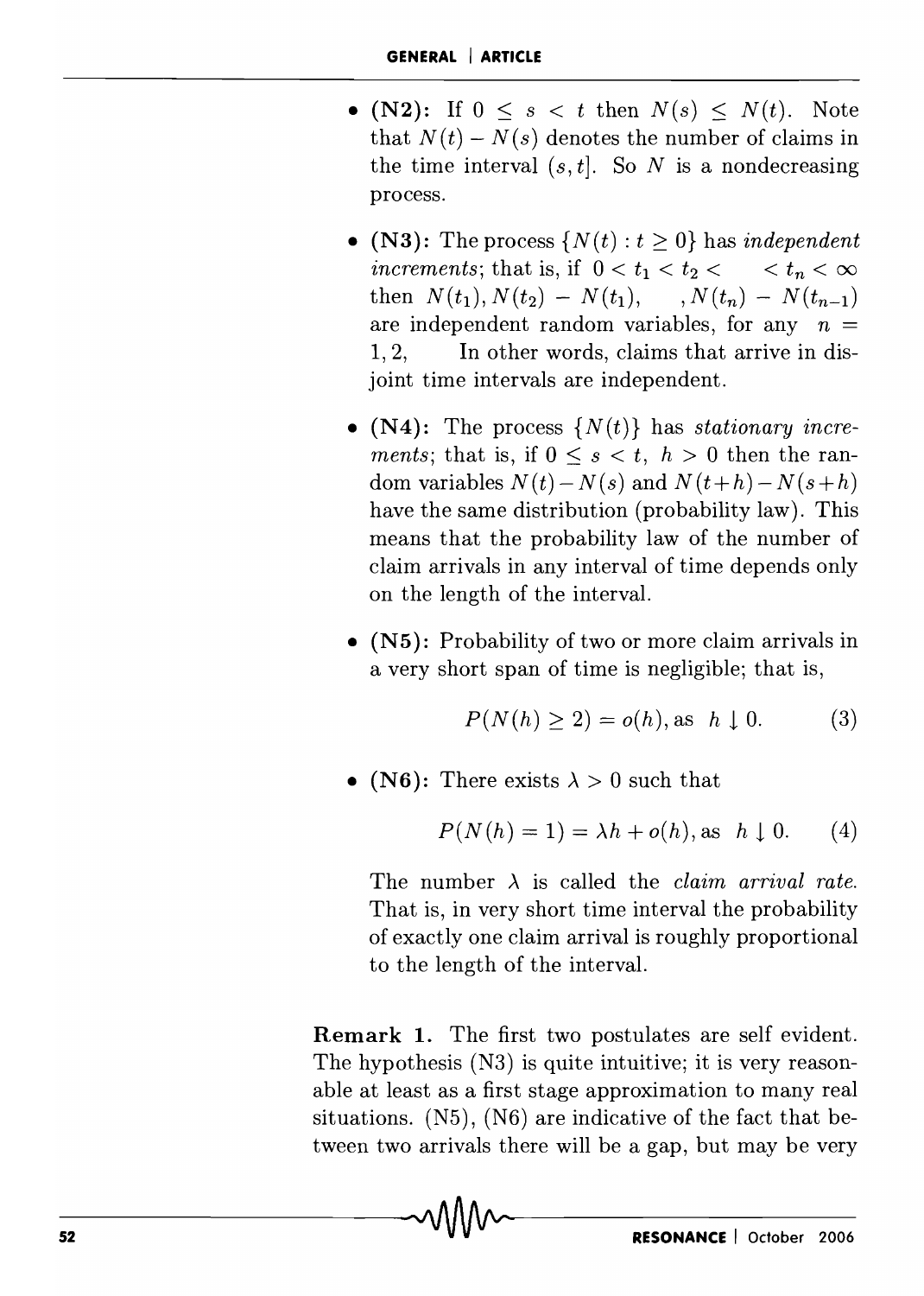small; (note that bulk arrivals are not considered here). (N4) is a time homogeneity assumption; it is not very crucial.

Remark 2. In formulating a model it is desirable that the hypotheses are realistic and simple. Here 'realistic' means that the postulates should capture the essential features of the phenomenon/problem under study. And 'simple' refers to the mathematical amenability of the assum ptions; once a model is chosen, theoretical properties and their implications should be considerably rich and obtainable with reasonable ease. These two aspects can be somewhat conflicting; so success of a mathematical model depends very much on the optimal balance between the two.  $\Box$ 

To see what our postulates  $(N1)$ – $(N6)$  lead to, put

$$
P_n(t) = P(N(t) = n), \quad t \ge 0, \quad n = 0, 1, 2,
$$
 (5)

Observe that

$$
P_0(t + h)
$$
  
=  $P(N(t) = 0, N(t + h) - N(t) = 0)$  (by (N1),(N2))  
=  $P(N(t) = 0)$   $P(N(t + h) - N(t) = 0)$  (by (N3))  
=  $P_0(t)$   $P(N(h) = 0)$  (by (N4),(N1))  
=  $P_0(t)$   $[1 - \lambda h + o(h)]$  (by (N5),(N6))

whence we get (as  $0 \le P_0(t) \le 1$ ),

$$
\frac{d}{dt}P_0(t) = -\lambda P_0(t), \quad t > 0.
$$
 (6)

By (N1), note that  $P_0(0) = P(N(0) = 0) = 1$ . So the differential equation (6) and the above initial value give

$$
P_0(t) = P(N(t) = 0) = P(N(t + s) - N(s) = 0)
$$
  
= exp(- $\lambda t$ ),  $t \ge 0$ ,  $s \ge 0$ . (7)

Similarly for  $n \geq 1$ , using  $(N3)$ – $(N6)$ , we get

$$
P_n(t + h) = P(N(t + h) = n) = I_1 + I_2 + I_3,
$$

Once a model is chosen, theoretical properties and their implications should be considerably rich and obtainable with reasonable ease.

In formulating a model it is desirable that the hypotheses are realistic and simple.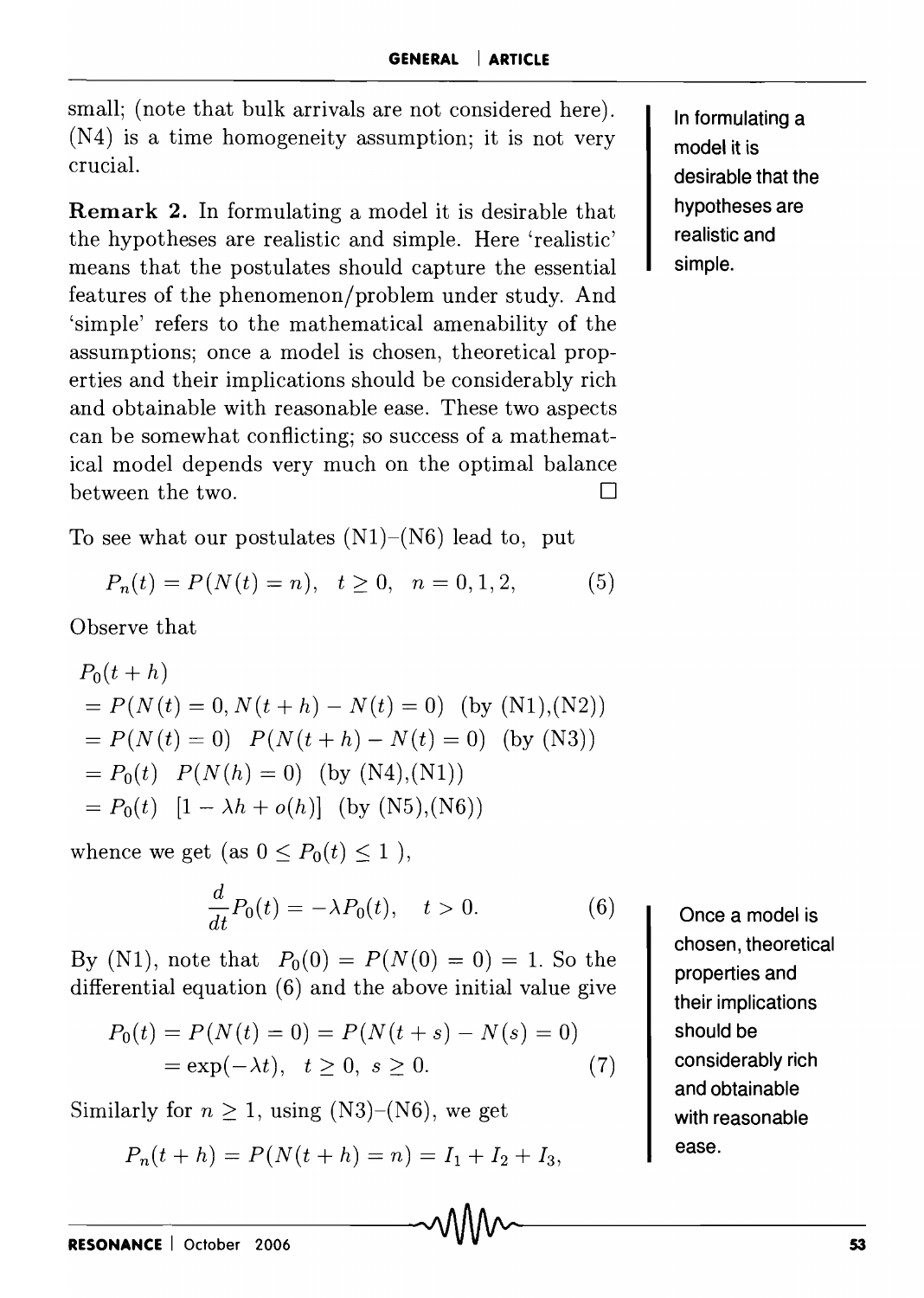The assumptions  $(N1)$ – $(N6)$  are qualitative, whereas the conclusion is quantitative. where

$$
I_1 = P(N(t) = n, N(t + h) - N(t) = 0),
$$
  
\n
$$
I_2 = P(N(t) = n - 1, N(t + h) - N(t) = 1),
$$
  
\n
$$
I_3 = P(N(t) \le n - 2, N(t + h) - N(t) \ge 2),
$$

and hence

$$
P_n(t + h) = P_n(t)[1 - \lambda h + o(h)] + P_{n-1}(t)[\lambda h + o(h)] + o(h).
$$

We now get as before

$$
\frac{d}{dt}P_n(t) = -\lambda P_n(t) + \lambda P_{n-1}(t), \quad t > 0.
$$
 (8)

Using the initial values  $P_n(0) = P(N(0) = n) = 0$ ,  $n > 1$  it is fairly easy to inductively solve (8) and get

$$
P_n(t) = e^{-\lambda t} \frac{(\lambda t)^n}{n!}, \quad n = 0, 1, 2, \qquad t \ge 0.
$$

Thus we have proved the following theorem.

**Theorem 1.** Let the stochastic process  $\{N(t): t \geq 0\}$ O} *satisfy the postulates (N1)-(N6)*. Then for any  $t \geq$  $0, s \geq 0, k = 0, 1, 2,$ 

$$
P(N(t + s) - N(s) = k) = P(N(t) = k)
$$

$$
= \frac{(\lambda t)^k}{k!} \exp(-\lambda t). \qquad (9)
$$

The stochastic process  $\{N(t)\}\$ is called a *time homogeneous Poisson process with arrival rate*  $\lambda > 0$ .

**Remark 3.** The assumptions  $(N1)$ – $(N6)$  are qualitative, whereas the conclusion is quantitative. Such a result is usually indicative of a facet of nature; that is, phenomena observed in different disciplines, in unrelated contexts may exhibit the same law/pattern. In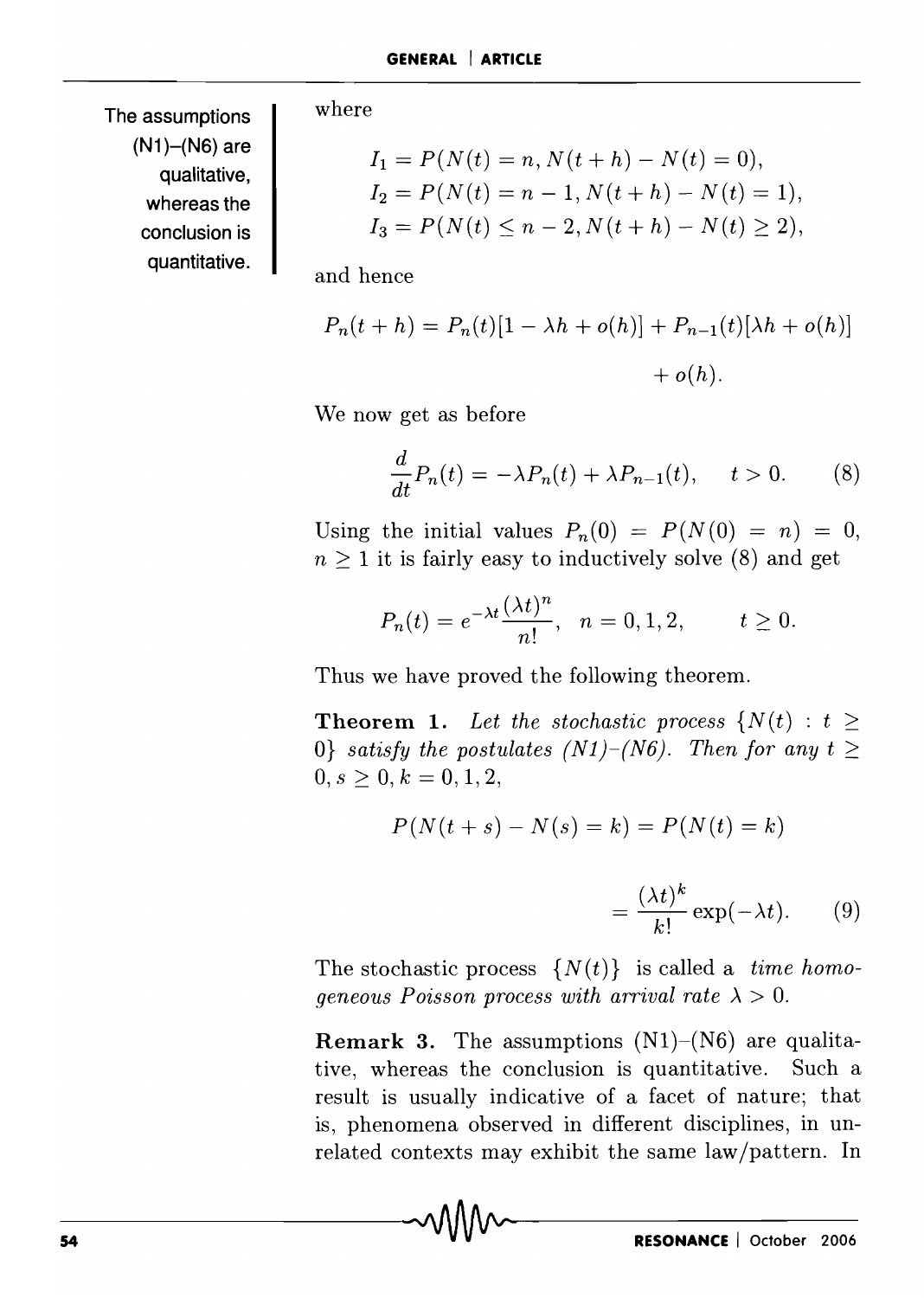fact, Poisson distribution and Poisson process do come up in diverse fields like physics, biology, engineering, and economics. See [3-5].  $\Box$ 

The Poisson arrival model owes its versatility to the fact that many natural (and, of course, useful) quantities connected with the model can be explicitly determined. We give a few examples which are relevant in the context of insurance as well.

# **Interarrival and Waiting Time Distributions**

Let  $\{N(t): t > 0\}$  be a Poisson process with arrival rate  $\lambda > 0$ . Set  $T_0 \equiv 0$ . For  $n = 1, 2$ , define  $T_n =$  $\inf\{t \geq 0 : N(t) = n\}$  = time of arrival of *n*-th claim (or waiting time until the *n*-th claim arrival). Put  $A_n =$  $T_n - T_{n-1}, n = 1, 2,$  so that  $A_n =$  time between  $(n -$ 1)-th and  $n$ -th claim arrivals. Recall from our initial comments that we had in fact defined the process  $\{N(t)\}$ starting from  ${T_i}$ . The random variables  $T_0, T_1, T_2, T_3$ are called *claim arrival times* (or *waiting times);* the sequence  $\{A_n: n = 1, 2, \dots\}$  is called the sequence of *interarrival times.* 

For any  $s > 0$  note that  ${T_1 > s} = {N(s) = 0}$ ; hence by (9)

$$
P(A_1 > s) = P(T_1 > s) = P(N(s) = 0) = \exp(-\lambda s).
$$
\n(10)

So  $P(A_1 \leq s) = 1 - e^{-\lambda s}, s \geq 0$ . Therefore the random variable  $A_1$  has an Exp( $\lambda$ ) distribution (= exponential distribution with parameter  $\lambda > 0$ ; that is,

$$
P(A_1 \in (a, b)) = \int_a^b \lambda e^{-\lambda s} ds, \qquad 0 \le a \le b < \infty. \tag{11}
$$

Next let us consider the joint distribution of  $(T_1, T_2)$ . Let  $F_{(T_1,T_2)}$  denote the joint distribution function of  $(T_1,T_2)$ ; that is,  $F_{(T_1,T_2)}(t_1,t_2) = P(T_1 \le t_1, T_2 \le t_2)$ . As  $0 \le$ 

**Poisson distribution and Poisson process do come up in diverse fields.**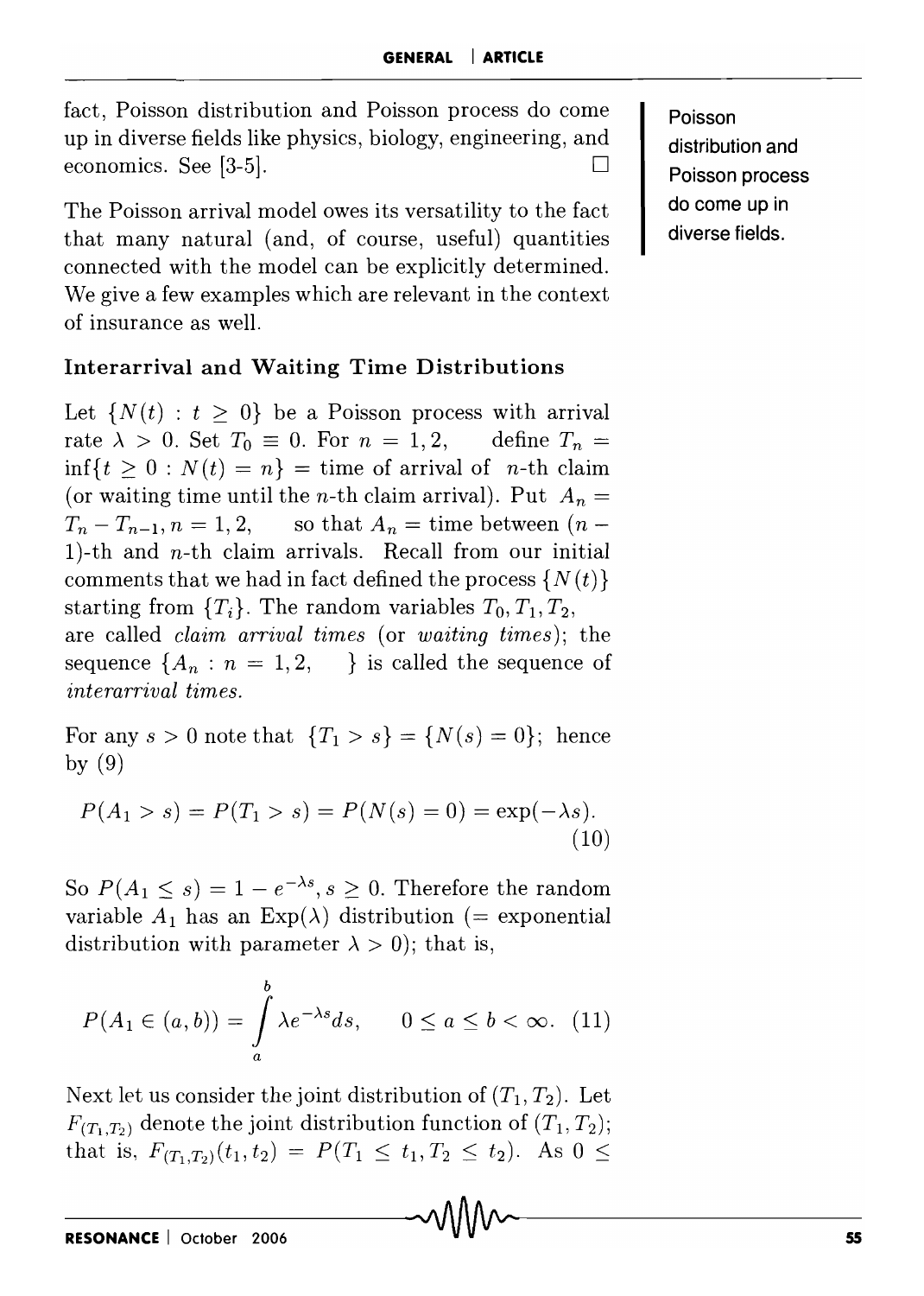$T_1 \leq T_2$  it is enough to look at  $F_{(T_1,T_2)}(t_1,t_2)$  for  $0 \leq$  $t_1 \leq t_2$ . It is clear that for  $0 \leq t_1 \leq t_2$ ,

$$
\begin{aligned} \{T_1 \le t_1, T_2 \le t_2\} &= \{N(t_1) \ge 1, N(t_2) \ge 2\} \\ &= \{N(t_1) = 1, N(t_2) - N(t_1) \ge 1\} \cup \{N(t_1) \ge 2\}, \end{aligned}
$$

where the r.h.s. is a disjoint union. So using properties (N3), (N4) and equation (9) we get

$$
F_{(T_1,T_2)}(t_1, t_2)
$$
  
=  $P(N(t_1) = 1, N(t_2) - N(t_1) \ge 1) + P(N(t_1) \ge 2)$   
=  $\lambda t_1 e^{-\lambda t_1} (1 - e^{-\lambda (t_2 - t_1)}) + [1 - (e^{-\lambda t_1} + \lambda t_1 e^{-\lambda t_1})]$   
=  $-\lambda t_1 e^{-\lambda t_2} + H(t_1),$ 

where  $H$  is a function depending only on  $t_1$ . Consequently the joint probability density function  $f_{(T_1,T_2)}$ of  $(T_1, T_2)$  is given by

$$
f_{(T_1,T_2)}(t_1,t_2) \triangleq \frac{\partial^2}{\partial t_2 \partial t_1} F_{(T_1,T_2)}(t_1,t_2)
$$
  
= 
$$
\begin{cases} \lambda^2 e^{-\lambda t_2}, & \text{if } 0 < t_1 < t_2 < \infty \\ 0, & \text{otherwise.} \end{cases}
$$
 (12)

To find the joint distribution of  $(A_1, A_2)$  from the above, note that

$$
\left(\begin{array}{c} A_1 \\ A_2 \end{array}\right) = \left(\begin{array}{c} T_1 \\ T_2 - T_1 \end{array}\right) = \left(\begin{array}{cc} 1 & 0 \\ -1 & 1 \end{array}\right) \left(\begin{array}{c} T_1 \\ T_2 \end{array}\right) \quad (13)
$$

The linear transformation given by the  $(2 \times 2)$  matrix in (13) has determinant 1, and transforms the region  $\{(t_1, t_2) : 0 < t_1 < t_2 < \infty\}$  in  $1 - 1$  fashion onto  $\{(a_1, a_2) : a_1 > 0, a_2 > 0\}$ . So the joint probability density function  $f_{(A_1, A_2)}$  of  $(A_1, A_2)$  is given by

$$
f_{(A_1, A_2)}(a_1, a_2)
$$
  
=  $f_{(T_1, T_2)}(a_1, a_1 + a_2)$   
=  $\begin{cases} (\lambda e^{-\lambda a_1})(\lambda e^{-\lambda a_2}), & \text{if } a_1 > 0, a_2 > 0 \\ 0, & \text{otherwise.} \end{cases}$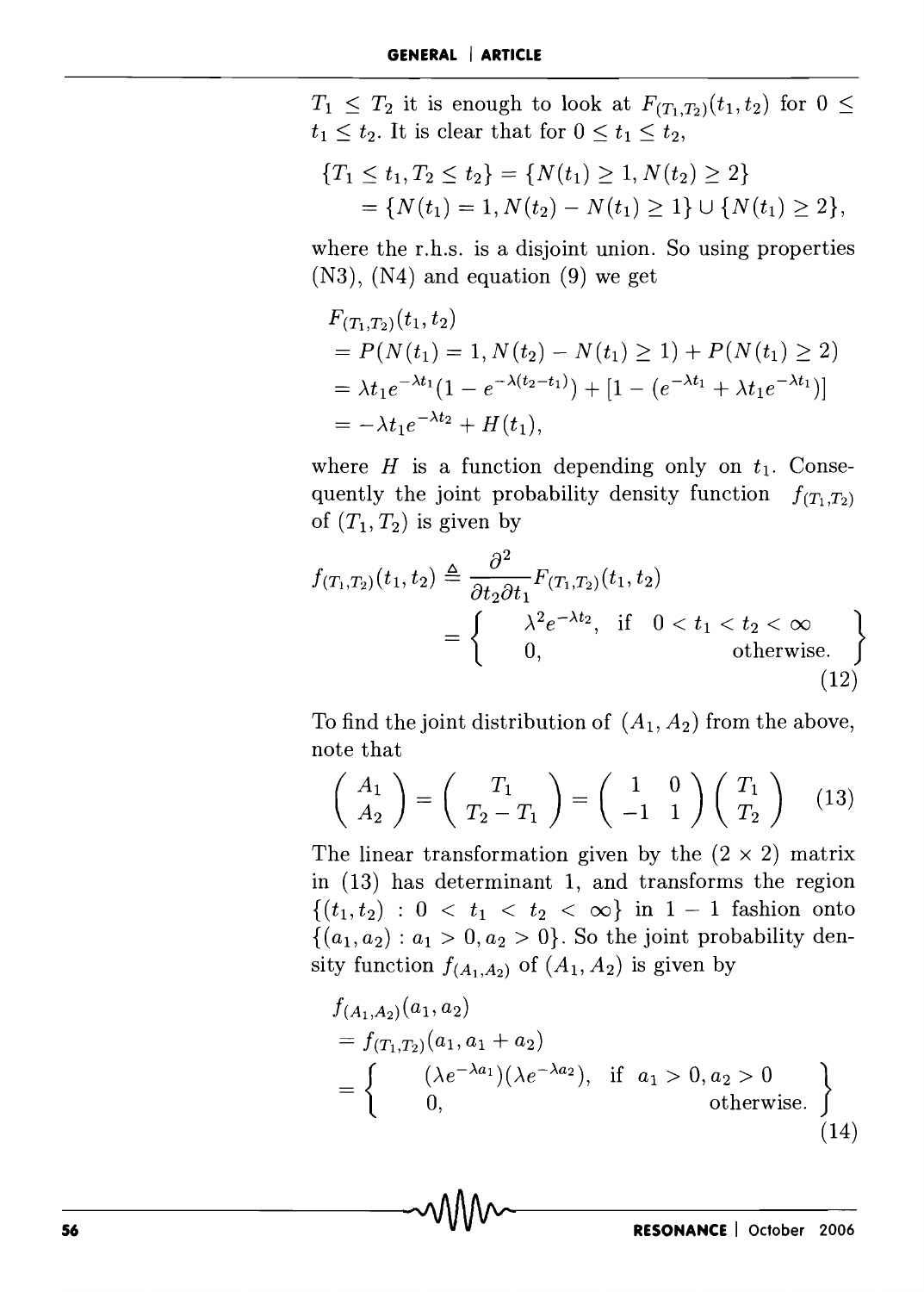Thus *AI, A2* are independent random variables each having an exponential distribution with parameter  $\lambda$ .

With more effort one can prove the following theorem.

**Theorem 2.** Let  $\{N(t): t \geq 0\}$  be a time homogeneous *Poisson process with arrival rate*  $\lambda > 0$ . *Let*  $A_1, A_2$ , *denote the interarrival times. Then*  $\{A_n : n = 1, 2, \dots\}$ is *a sequence of independent, identically distributed random variables (or in other words an i.i.d. sequence) having*  $Exp(\lambda)$  *distribution.* 

Note: As  $A_1$  has  $Exp(\lambda)$  distribution, its expectation is given by  $E(A_1) = \frac{1}{\lambda}$ ; so  $\frac{1}{\lambda}$  is the mean arrival time. Thus the arrival rate being  $\lambda$  is consistent with this conclusion.

Note: It is an easy corollary of the theorem that  $T_n =$  $A_1 + A_2 + \cdots + A_n$  has the gamma distribution  $\Gamma(n, \lambda)$ .

Remark 4. One can also go in the other direction. That is, let  $0 = T_0 \leq T_1 \leq T_2 \leq \dots$  be the claim arrival times; let  $A_n = T_n - T_{n-1}, n \ge 1$ . Suppose  $\{A_n\}$ is an i.i.d. sequence having  $Exp(\lambda)$  distribution. Define  $\{N(t)\}\$  by (1). Then the stochastic process  $\{N(t):$  $t \geq 0$  can be shown to be time homogeneous Poisson process with rate  $\lambda$ . In the jargon of the theory of stochastic processes, Poisson process is the renewal process with i.i.d. exponential arrival rates.

# Order Statistics Property

This is another important property of the Poisson process. Recall that for events G, *H,* the conditional probability of G given *H* is defined by  $P(G | H) \triangleq \frac{P(G \cap H)}{P(H)}$ . We first prove

**Theorem 3.** *Notation as earlier. For*  $0 \leq s \leq t$ ,

$$
P(A_1 < s \mid N(t) = 1) = \frac{s}{t};\tag{15}
$$

*that is, given that exactly one arrival has taken place in* [0, t], *the time of the arrival* is *uniformly distributed*  The interarrival times are independent random variables having exponential distribution.

Order statistics property is crucial in explicit computations involving Poisson processes.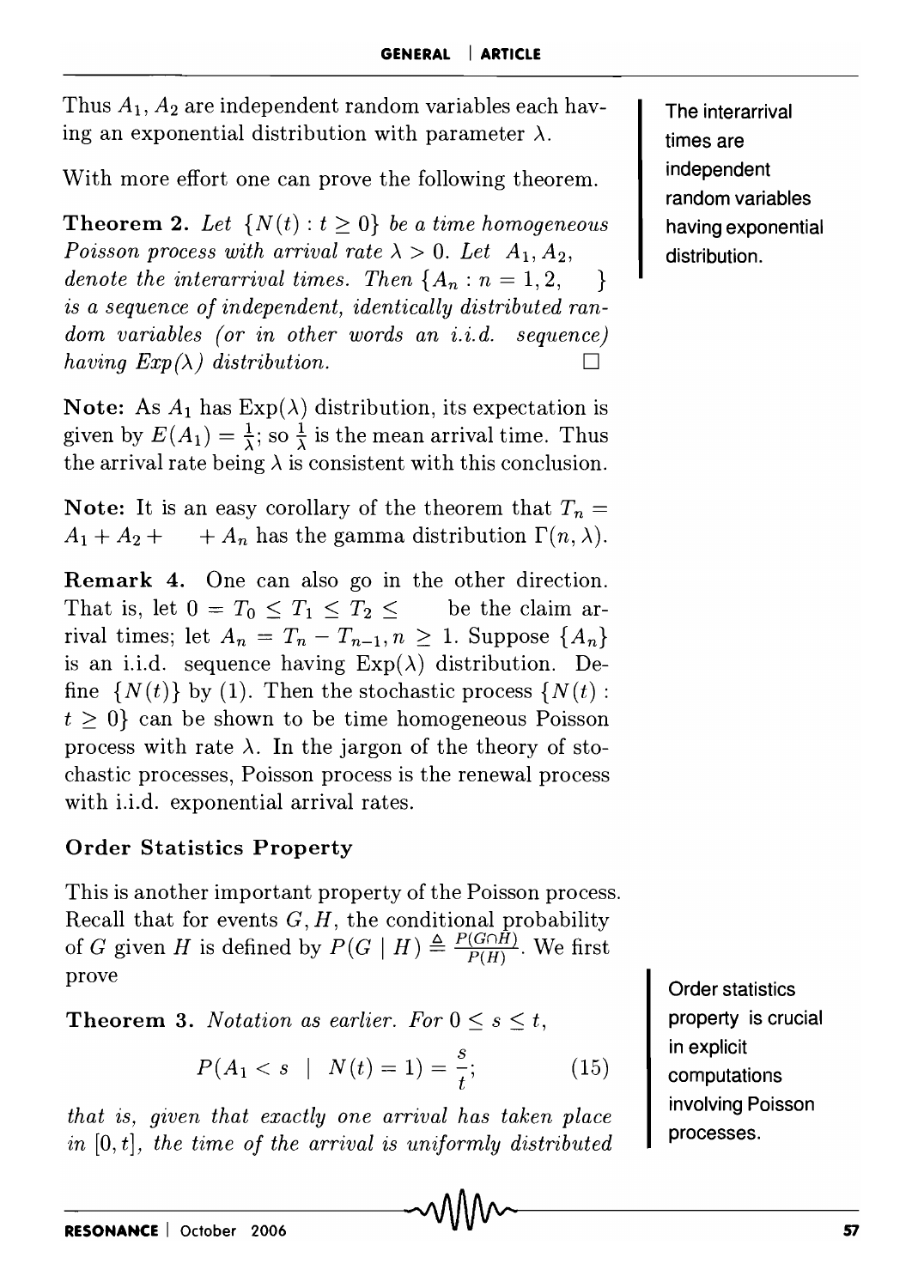$over(0, t)$ .

**Proof.** As the Poisson process has independent increments,

$$
P(A_1 < s \mid N(t) = 1) = \frac{P(A_1 < s, N(t) = 1)}{P(N(t) = 1)}
$$
\n
$$
= \frac{P(N(s) = 1, N(t) - N(s) = 0)}{P(N(t) = 1)}
$$
\n
$$
= \frac{P(N(s) = 1) \cdot P(N(t) - N(s) = 0)}{P(N(t) = 1)}
$$
\n
$$
= \frac{\lambda s e^{-\lambda s} e^{-\lambda (t - s)}}{\lambda t e^{-\lambda t}} = \frac{s}{t},
$$

completing the proof.

A natural question is: If  $N(t) = n$ , what can one say about the conditional distribution of  $T_1, T_2, T_n$ ?

**Theorem 4.** Let  $\{N(t): t \ge 0\}$ ,  $T_1, T_2$ , be as before. For any  $t > 0$ , and any  $n = 1, 2$ , the conditional *density of*  $(T_1, T_2, T_n)$  *qiven*  $N(t) = n$  *is* 

$$
f_{T_1, T_2, \cdots, T_n}((s_1, s_2, \ldots, s_n) \mid N(t) = n) = n! \frac{1}{t^n}, \quad (16)
$$
  
for  $0 < s_1 < s_2 < s_n < t.$ 

**Proof.** For notational simplicity we take  $n = 2$ ; the general case is similar. Let  $0 < s_1 < s_2 < t$ ; take  $h_1, h_2 > 0$ small enough that  $0 < s_1 < s_1 + h_1 < s_2 < s_2 + h_2 < t$ . Then again using the independent increment property and (9), we get

$$
P(s_1 < T_1 < s_1 + h_1, s_2 < T_2 < s_2 + h_2 \mid N(t) = 2)
$$
\n
$$
= \frac{1}{P(N(t) = 2)}.
$$
\n
$$
P\left(\n\begin{array}{c}\nN(s_1) = 0, N(s_1 + h_1) - N(s_1) = 1, \\
N(s_2) - N(s_1 + h_1) = 0, \\
N(s_2 + h_2) - N(s_2) = 1, N(t) - N(s_2 + h_2) = 0\n\end{array}\n\right)
$$

 $\Box$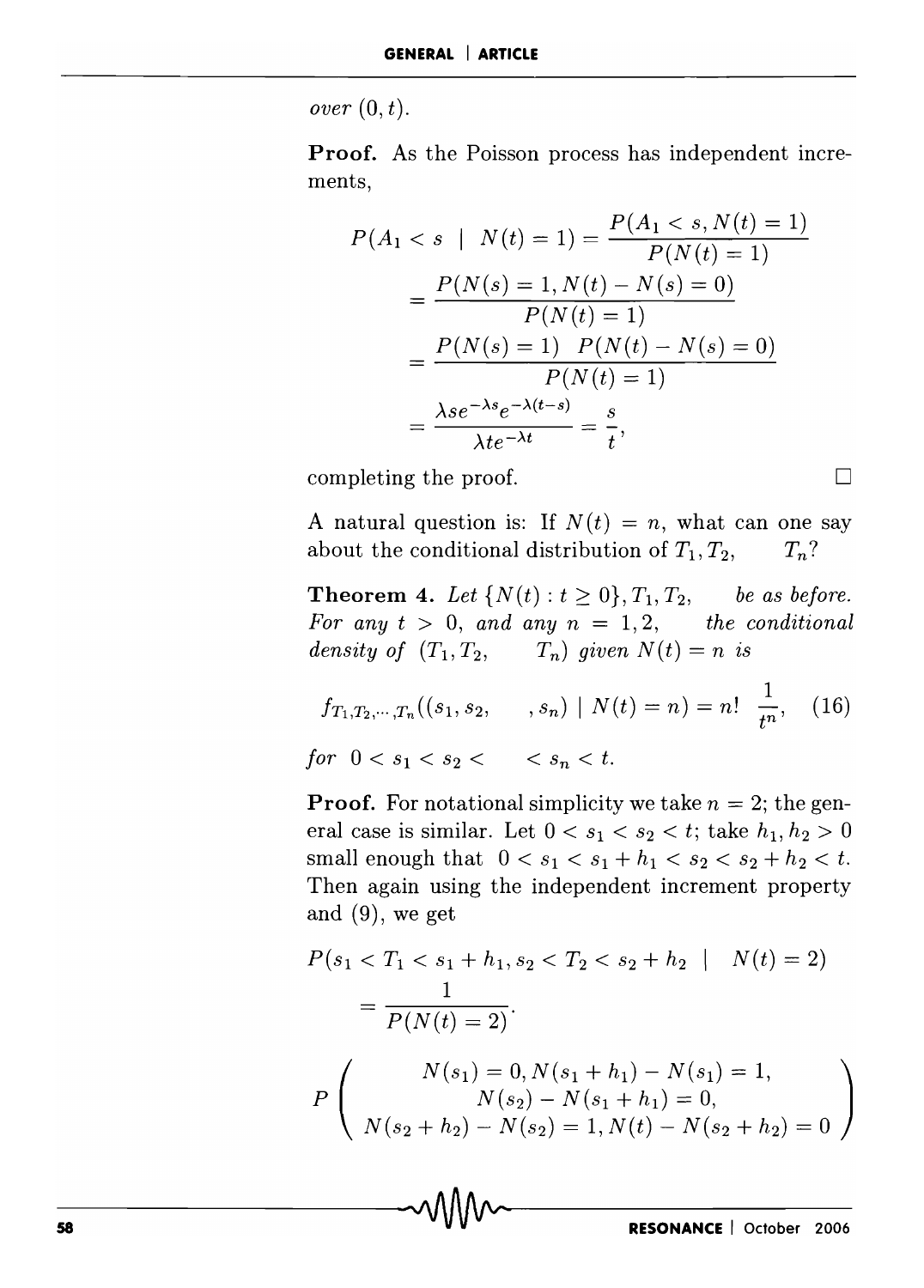$$
= \frac{1}{e^{-\lambda t}(\lambda t)^2/2!} \cdot \{e^{-\lambda s_1} \lambda h_1 e^{-\lambda (s_1 + h_1 - s_1)} e^{-\lambda (s_2 - (s_1 + h_1))} \cdot \lambda h_2 e^{-\lambda (s_2 + h_2 - s_2)} e^{-\lambda (t - (s_2 + h_2))} \} = \frac{2!}{t^2} h_1 h_2.
$$

Dividing by  $h_1 h_2$  and letting  $h_1, h_2 \downarrow 0$  we get the desired  $r$ esult.  $\Box$ 

**Remark 5.** Let  $V_1, V_2, \dots, V_n$  be i.i.d. random variables each having a uniform distribution over  $(0, t)$ , where  $t > 0$  is fixed. Note that the probability density function of each *Vi* is

$$
f_{V_t}(s) = \frac{1}{t}, \text{ if } 0 < s < t
$$
\n
$$
= 0, \text{ otherwise.}
$$

Let  $V_{(1)} \leq V_{(2)} \leq \cdots \leq V_{(n)}$  denote the order statistics of  $V_1, V_2, \qquad V_n$ . That is,  $V_{(1)}(\omega), V_{(2)}(\omega), \qquad V_{(n)}(\omega)$  denotes  $V_1(\omega)$ ,  $V_2(\omega)$ ,  $V_n(\omega)$  arranged in increasing order for any  $\omega \in \Omega$ . It is not difficult to show that the joint probability density function of  $V_{(1)}$ ,  $V_{(2)}$ ,  $V_{(n)}$  is given by the r.h.s. of (16). So the preceding theorem means that

$$
((T_1, T_2, \t T_n) | N(t) = n) \stackrel{d}{=} (V_{(1)}, V_{(2)}, \t V_{(n)}),
$$
\n(17)

where  $\frac{d}{dx}$  denotes that two sides have the same probability distribution. If  $U_1, U_2, \qquad U_n$  are i.i.d.  $U(0,1)$ random variables (that is, having uniform distribution over  $(0, 1)$ , then  $(17)$  can be expressed as

$$
((T_1, T_2, \t T_n) | N(t) = n) \stackrel{d}{=} (tU_{(1)}, tU_{(2)}, \t tU_{(n)}).
$$
\n(18)

RESONANCE October 2006 **Exercise Community Community Community Community Community Community Community Community** 

 $\Box$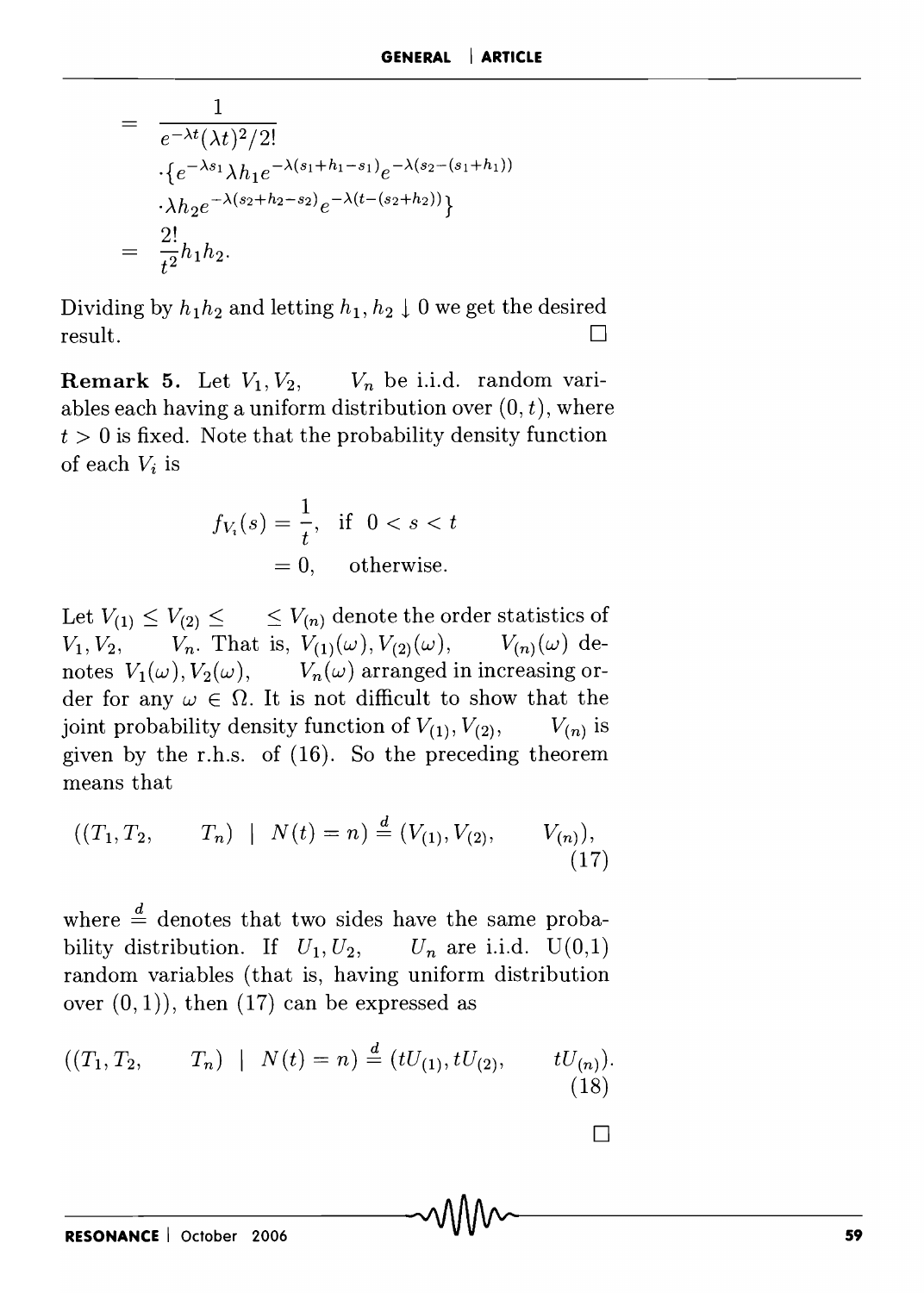An important consequence of Theorem 4 and Remark 5 is the following result whose proof is quite involved; see  $[1]$ .

**Theorem 5.** Let  $\{N(t): t \geq 0\}$  be a time homogeneous *Poisson process with rate*  $\lambda > 0$ ; *let*  $0 < T_1 < T_2$ *denote the claim arrival times corresponding to*  $N(\cdot)$ . Let  $\{X_i : i = 1, 2, \dots \}$  *be an i.i.d. sequence independent of the process*  $\{N(t)\}\$ . Then there exists a sequence  ${U_j : j = 1,2, \dots}$  *such that (i)*  ${U_j}$  *is a sequence of*  $i.i.d.$  random variables having  $U(0,1)$  distribution,  $(ii)$ *the families*  $\{U_i\}$ ,  $\{X_i\}$ ,  $\{N(t)\}$  *are independent of each other,* (iii) *for any reasonable function g of two variables* 

$$
\sum_{i=1}^{N(t)} g(T_i, X_i) \stackrel{d}{=} \sum_{i=1}^{N(t)} g(tU_i, X_i), \quad t \ge 0.
$$
 (19)

o

The basic strategy for proving Theorem 5 can be easily stated. Conditioning the l.h.s. of (19) by  $\{N(t) = n\},\$ we use Theorem 4 to replace  $T_i$  by  $tU_{(i)}$ . Then invoking independence of the families  $\{U_i\}$ ,  $\{X_j\}$  and the fact that  $X_i$ 's are i.i.d.'s, we permute  $X_1, X_2, \dots, X_n$  suitably to facilitate the desired conclusion. Mathematical justification requires measure theoretic machinery.

#### **Cramer-Lundberg Model**

This is the classical and very versatile model in insurance. The claim arrivals  ${T<sub>i</sub>}$  happen as in a time homogeneous Poisson process with rate  $\lambda > 0$ . The claim sizes  ${X_i}$  are i.i.d. nonnegative random variables. The sequences  $\{X_i\}, \{T_i\}$  are independent of each other. The *total claim amount* upto time *t* in this model is given by

$$
S(t) = X_1 + X_2 + \qquad + X_{N(t)} = \sum_{i=1}^{N(t)} X_i, \quad t \ge 0.
$$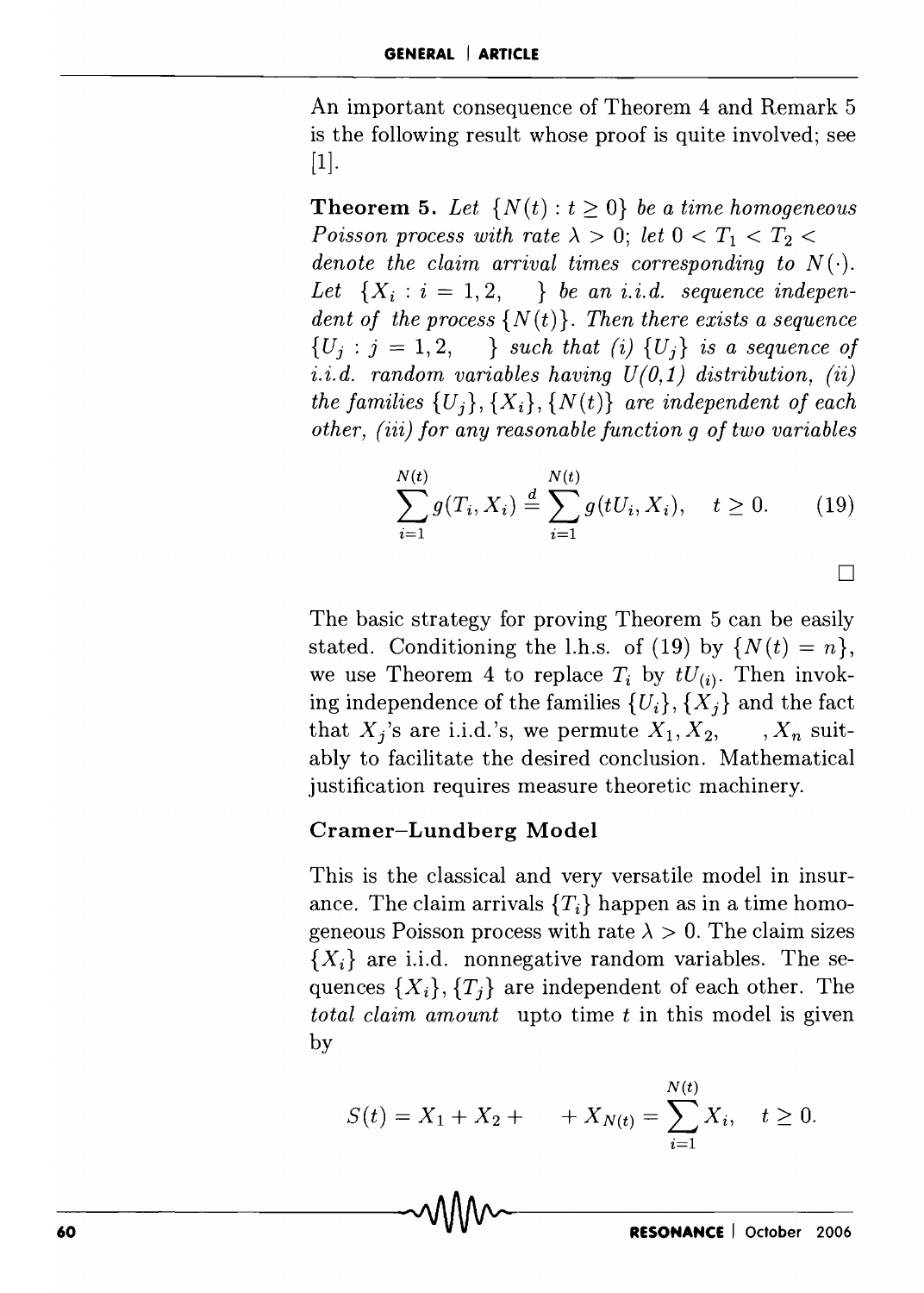which is the same as (2). Note that  $\{S(t): t \geq 0\}$  is an example of a *compound Poisson process.* 

We now look at the *discounted sum* corresponding to the above model. Let  $r > 0$  denote the *interest rate*. Define

$$
S_0(t) = \sum_{i=1}^{N(t)} e^{-rT_i} X_i, \quad t \ge 0.
$$
 (20)

This is the "present value" (at time 0) of the cumulative claim amount over the time horizon  $[0, t]$ . By Theorem 5 for any  $t \geq 0$ 

$$
S_0(t) \stackrel{d}{=} \sum_{i=1}^{N(t)} e^{-rtU_i} X_i,
$$
 (21)

where  $\{U_i\}$  is an i.i.d.  $U(0,1)$  sequence as in the theorem. Therefore using the independence of the three families of random variables we get

$$
E(S_0(t))
$$
  
=  $E\left(\sum_{i=1}^{N(t)} e^{-rtU_i} X_i\right)$   
=  $\sum_{n=0}^{\infty} E\left[\sum_{i=1}^{n} e^{-rtU_i} X_i \mid N(t) = n\right]$   $P(N(t) = n)$   
=  $\sum_{n=0}^{\infty} n E\left[e^{-rtU_1}\right]$   $E(X_1)$   $P(N(t) = n)$   
=  $E(N(t)) E(X_1)$   $\left(\int_0^1 e^{-rty} dy\right)$   
=  $\lambda \frac{1}{r} (1 - e^{-rt}) E(X_1).$ 

So we have proved the following theorem.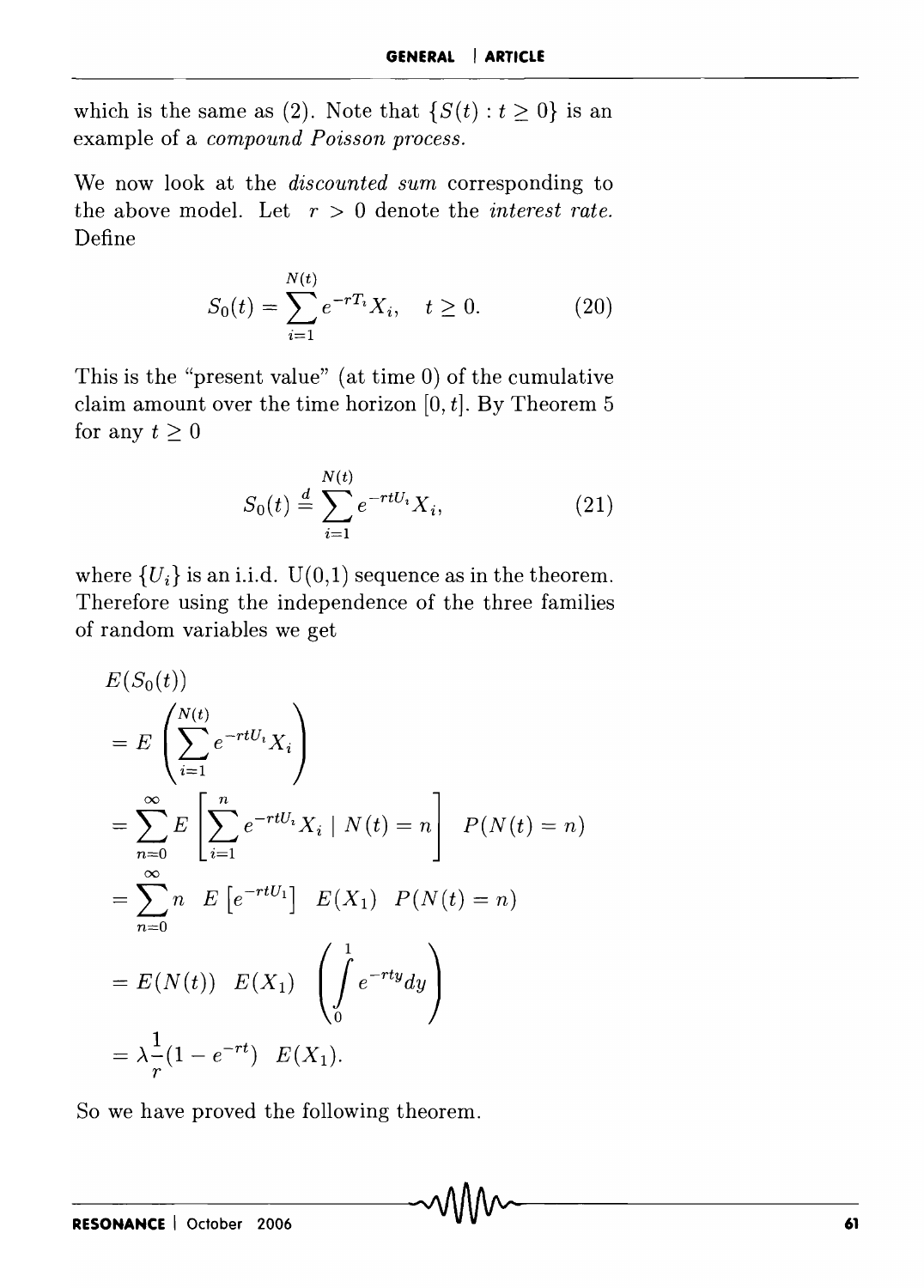Equation (22) gives the average amount needed to take care of claims over an initial period, when premium income might not be sizable.

Theorem 6. *With the notation as above* 

$$
E\left(\sum_{i=1}^{N(t)} e^{-rT_i} X_i\right) = \lambda \frac{1}{r} (1 - e^{-rt}) \quad E(X_1). \tag{22}
$$

*That is, in the Cramer-Lundberg model, the average/ expected amount needed to take care of claims over*  $[0, t]$ *is given by (22).*  $\Box$ 

Next let  $p(t)$  denote the *premium income* in the time interval  $[0, t]$ . In the Cramer-Lundberg model it is assumed that  $p(.)$  is a deterministic linear function; that is,  $p(t) = ct$ ,  $t > 0$  where  $c > 0$  is a constant called the *premium rate.* With the total claim amount  $S(\cdot)$  defined by (2), put for  $t \geq 0$ ,

$$
U(t) = u + p(t) - S(t) = u + ct - \sum_{i=1}^{N(t)} X_i.
$$
 (23)

The process  $\{U(t): t \geq 0\}$  is called the *risk process* (or *surplus process)* of the model; here *u* is the *initial capital.* Note that  $U(t)$  is the insurance company's capital balance at time *t*. Letting  $r \downarrow 0$  in (22) or otherwise, note that  $E(S(t)) = \lambda t E(X_1)$  and hence

$$
E(U(t)) = u + ct - E(S(t)) = u + ct - \lambda t E(X_1). (24)
$$

By (24), a minimal requirement in choosing the premium rate may be taken to be

$$
c > \lambda E(X_1) \tag{25}
$$

so that on the average, claim payments are taken care of by premium income. This somewhat simple criterion can be justified by other considerations also, as we shall see later. A more prudent condition is to require that  $c > (1+\rho)\lambda E(X_1)$ , where  $\rho > 0$  is called a *safety loading factor.*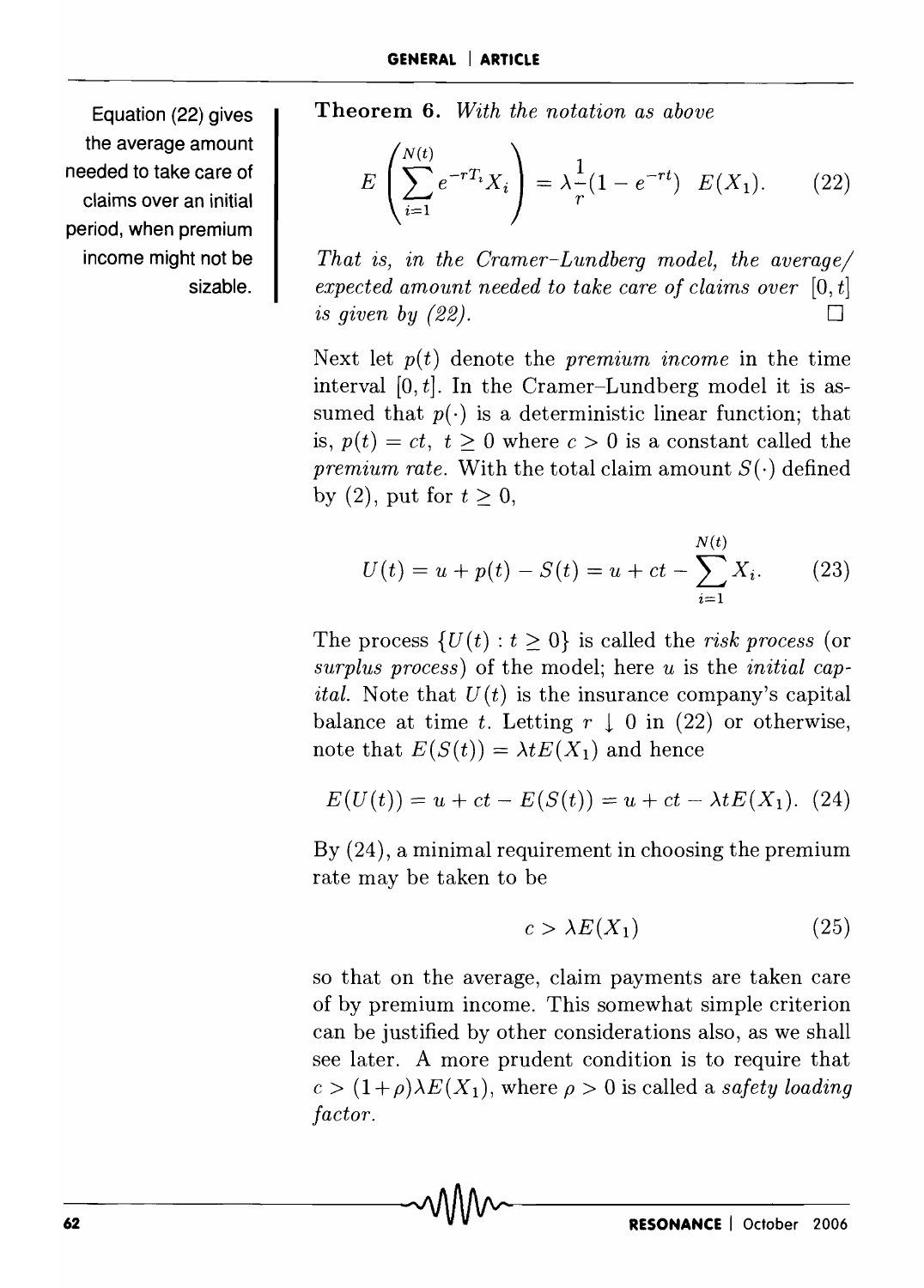#### Ruin Problem in the Cramer-Lundberg Model

As mentioned earlier, in an insurance set-up the financial risk is shifted to the insurance company to a large extent. There have been many instances when insurance companies have gone bankrupt unable to cope up with claims during major catastrophes. So a theoretical understanding of conditions leading to ruin of the company, probability of ruin, severity of ruin, etc. will help at least in avoiding certain pitfalls. Study of ruin problems has, therefore, a central place in insurance mathematics.

The event that the surplus  $U(\cdot)$  falls below zero is called *ruin.* Set

$$
T = \inf\{t > 0 : U(t) < 0\};\tag{26}
$$

*T* is called the *ruin time;* it is the first time the surplus falls below zero. The *probability of ruin* is then

$$
\psi(u) = P(T < \infty \mid U(0) = u) \tag{27}
$$

for  $u > 0$ ; it is considered as a function of the initial capital *u*. Note that  $\psi(\cdot)$  depends on the premium rate c as well. A very natural question is: For what premium rates c and initial capital u can it happen that  $\psi(u) = 1$ ? That is, when is ruin certain?

By the definition of  $U(\cdot)$ , note that  $U(\cdot)$  increases in the intervals  $[T_n, T_{n+1}), n \geq 0$ . Therefore ruin can occur only at some  $T_n$ . Now for  $n \geq 1$ ,

$$
U(T_n) = u + cT_n - \sum_{i=1}^n X_i \quad \text{(because } N(T_n) = n)
$$

$$
= u + \sum_{i=1}^n (cA_i - X_i) \quad \text{(because } T_n = \sum_{i=1}^n A_i).
$$
(28)

 $Put Z_i = X_i - cA_i, i \geq 1, S_0 = 0, S_n = \sum_{i=1}^{n} Z_i, n \geq 1.$  $\sum_{i=1}$ Then (28) is just  $U(T_n) = u - S_n, n \ge 1$ . Since "ruin"

A theoretical understanding of conditions leading to ruin of the company, probability of ruin, severity of ruin, etc. will help at least in avoiding certain pitfalls.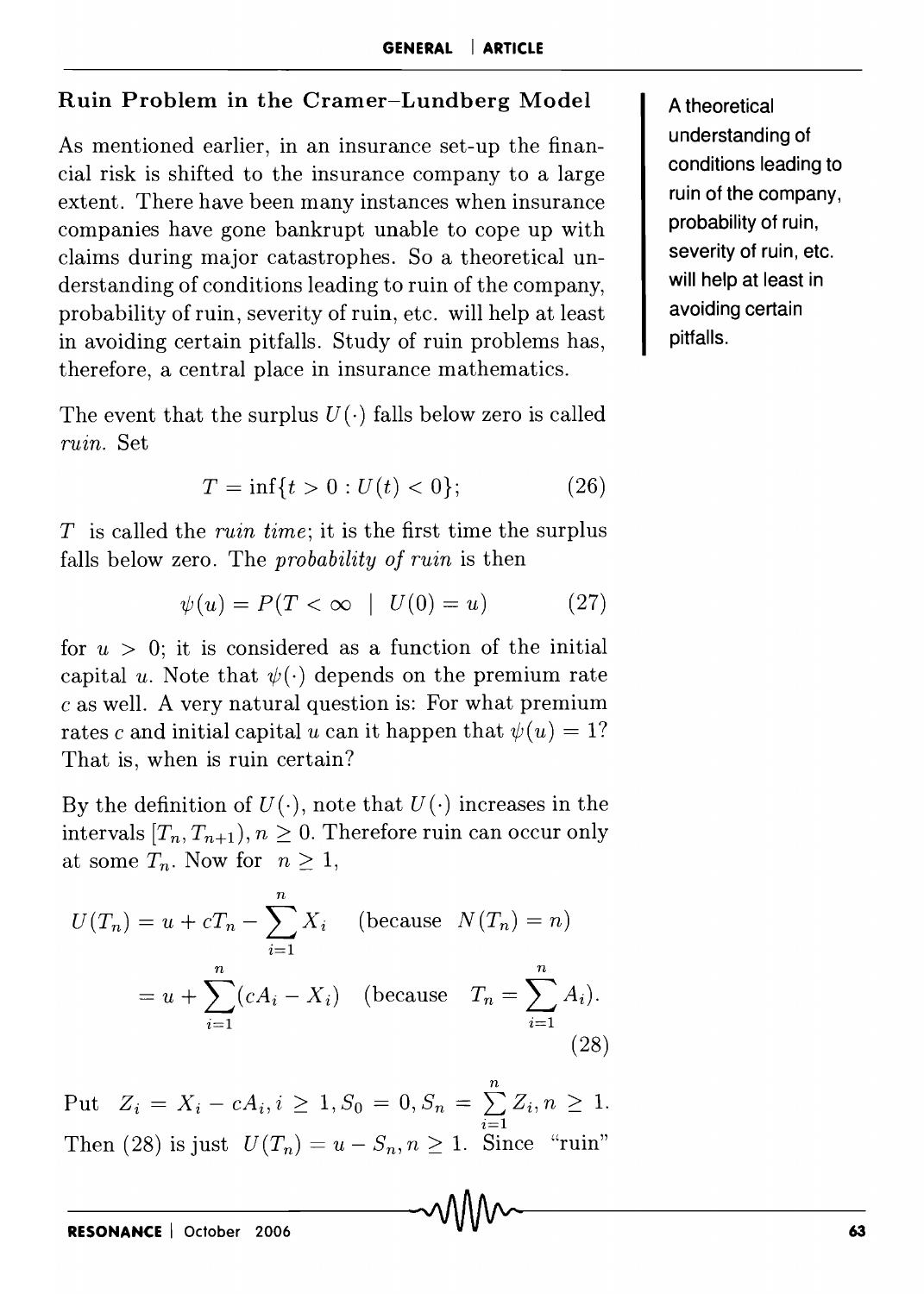$= \{U(T_n) < 0 \text{ for some } n\},\$ it is now easy to see that

$$
\psi(u) = P(\sup_{n \ge 1} S_n > u). \tag{29}
$$

Since the families  ${A_i}$  and  ${X_j}$  are mutually independent, and each is a sequence of i.i.d. 's, note that *{Zi}* is a sequence of i.i.d.'s and hence  $\{S_n : n \geq 0\}$  is a *random walk* on the real line R. The following result concerning random walks on  $\mathbb R$  is known.

**Theorem 7.** Let  $\{Z_i\}$ ,  $\{S_n\}$  be as above; assume that  $Z_i$  is not identically zero, and  $E(Z_i)$  exists.

(a) If  $E(Z_1) > 0$ , then  $P(\lim_{n \to \infty} S_n = +\infty) = 1$ . (b) If  $E(Z_1) < 0$ , then  $P(\lim_{n \to \infty} S_n = -\infty) = 1$ . (c) If  $E(Z_1) = 0$ , then  $P(\limsup_{n\to\infty} S_n = +\infty, \liminf_{n\to\infty} S_n = -\infty) = 1.$ o

Note: While (a), (b) above are immediate consequences of the strong law of large numbers, assertion (c) requires a lengthy proof; see [2,3].

From (29) and the above theorem it follows that  $\psi(u) =$ 1 for all  $u > 0$ , if  $E(X_1) - cE(A_1) \geq 0$ ; note that  $E(A_1) = \frac{1}{\lambda}$  as  $A_1$  has an exponential distribution with parameter  $\lambda$ ; so in the Cramer-Lundberg model ruin is certain if (25) is not satisfied. The condition (25) is called the *net profit condition,* which is generally assumed to be satisfied.

If (25) holds, the above does not imply that ruin is avoided; it only means that one may hope to have  $\psi(u)$  <  $1, u > 0$ . In this direction we have the following result.

Theorem 8. *In the Cramer-Lundberg model assume that the net profit condition* (25) *holds. Assume also that there exists r* > 0 *such that* 

$$
E[\exp(rZ_1)] = E[\exp(r(X_1 - cA_1))] = 1.
$$
 (30)

In the Cramer-Lundberg model, ruin is certain if equation (25) is not satisfied. The condition (25) is called the net profit condition.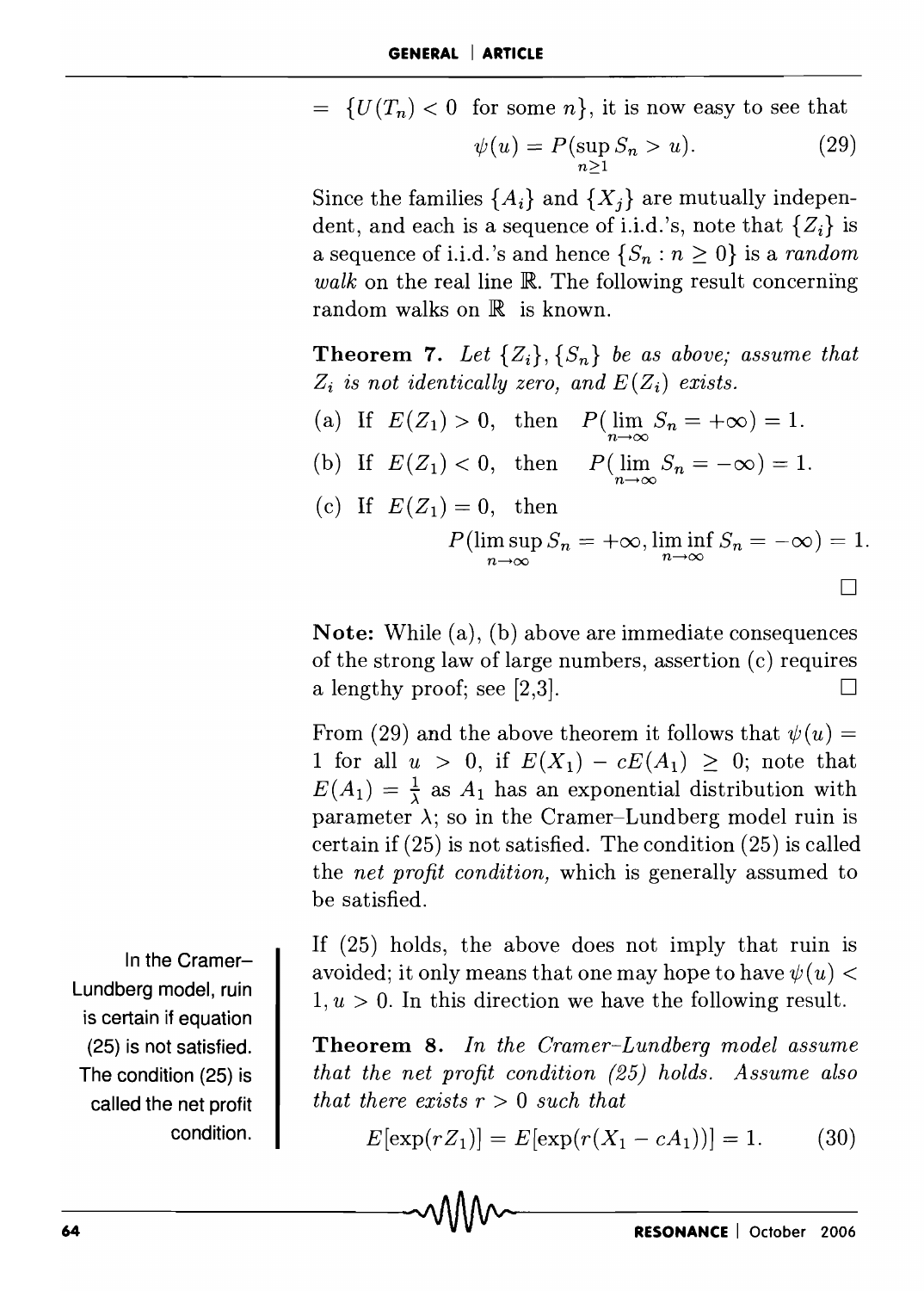*Then* 

$$
\psi(u) \le \exp(-ru), \quad for \quad u > 0. \tag{31}
$$

 $\Box$ 

The constant *r* in (30) is called the *adjustment coefficient;* in the Cramer-Lundberg model, this coefficient exists if (25) holds and  $X_1$  has moment generating function (or Laplace transform) in a neighbourhood of O. The inequality (31) is known as *Lundberg inequality.* See [2] for proof and extensions.

**Note:** An elegant way of proving Theorem 8 is through *martingale* methods. Martingale theory is a powerful tool in a probabilist's kit. One may see [6,8] for some of the elementary aspects and applications of martingales, and [2] for applications to insurance.

**Remark 6. In** addition to the above bound one can also derive an integral equation for the ruin probability. Suppose  $E(X_1) < \infty$  and that the net profit condition holds. Then one can get a distribution function  $G$  (explicitly in terms of the distribution function of  $X_1$ ) such that

$$
\psi(t) = \frac{\lambda E(X_1)}{c} [1 - G(t)] + \frac{\lambda E(X_1)}{c} \int_0^t \psi(t - y) dG(y).
$$
\n(32)

Equation (32) is a renewal type equation; however it is a defective renewal equation because  $\lambda E(X_1)/c < 1$ (as the net profit condition holds). Still following the methods of renewal theory one can get a series solution to (32). See [1,2] for details.  $\Box$ 

## **Claim Size Distribution**

The common distribution of the i.i.d. sequence  $\{X_i\}$  is called the *claim size distribution.* With the exception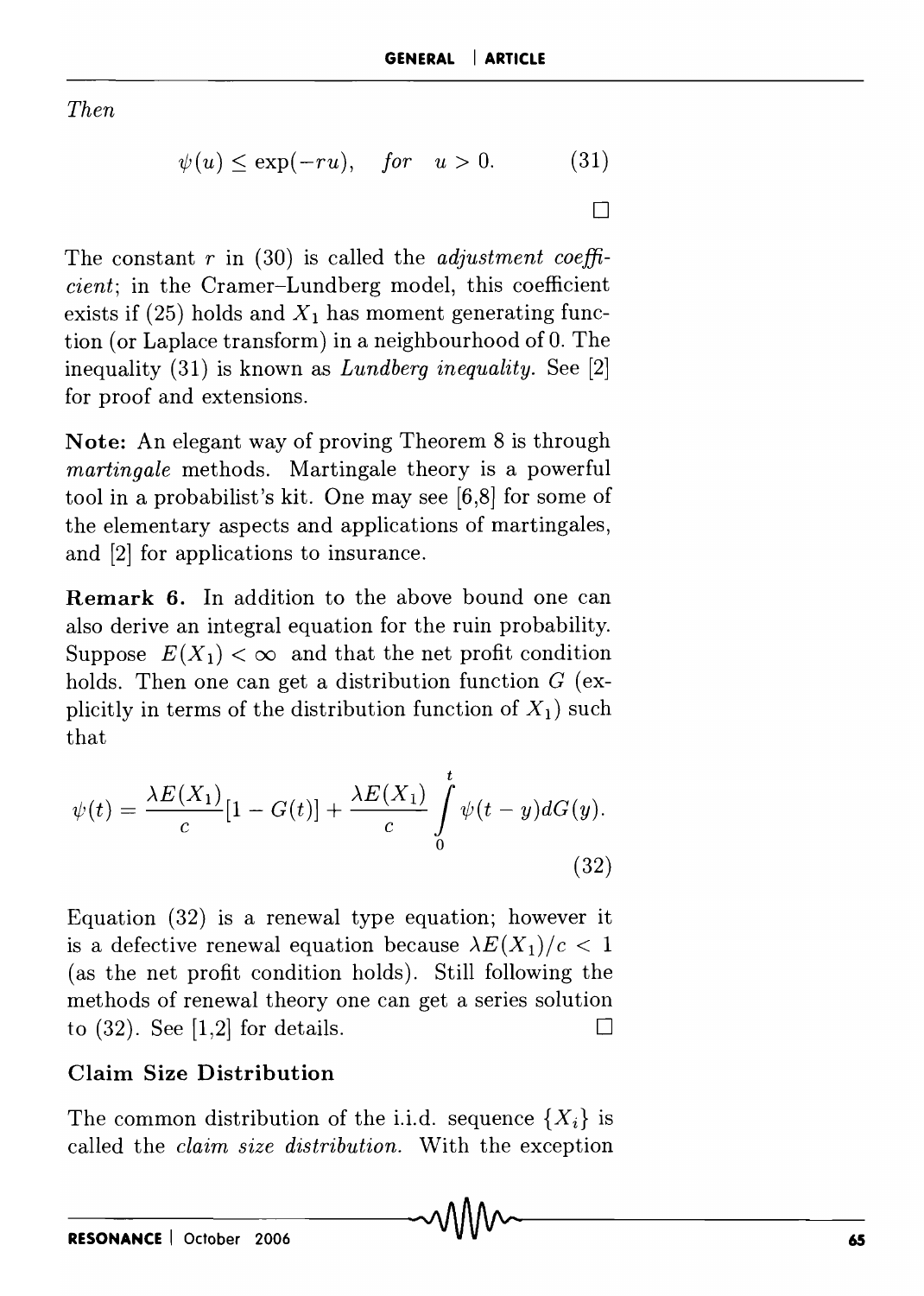Risks regarding insurance of airplanes, skyscrapers, dams, bridges, etc. are very high. Companies have also faced ruin due to a very small number of very huge claims.

of Theorem 8, we have not made any specific reference to the claim size distribution so far. A conventional assumption is that  $X_i$  have an exponential distribution. In such a case  $P(X_i > x) = e^{-\lambda x}, x > 0$ , where  $\lambda > 0$ ; that is, the (right) tail of the claim size distribution decays at an exponential rate. Most of the distributions used for modelling in statistics have this property. The ubiquitous normal (or Gaussian) distribution decays even at a faster rate. Such distributions are called *light tailed distributions;* for these distributions the moment generating functions exist in a neighbourhood of O.

An important development of late is to consider claim sizes that are not necessarily light tailed. Risks regarding insurance of airplanes, skyscrapers, dams, bridges, etc. are very high. In recent years, companies have also faced ruin or near ruin due to a very small number of very huge claims; in some instances, a single massive claim has done the damage. There are quite a few notions of *heavy tailed distributions;* invariably the moment generating function does not exist in any neighbourhood of 0 for these distributions. A versatile notion of heavy-tailedness in the insurance context is given below.

Let F be a distribution function supported on  $(0,\infty)$ ; (this corresponds to a positive random variable). Let  $X_1, X_2,$  be an i.i.d. sequence with common distribution function *F* Set  $S_n = \sum_{i=1}^{n} X_i$ ,  $M_n = \max\{X_1, X_2, \dots\}$  $i=1$  $,X_n$ . If

$$
\lim_{x \to \infty} \frac{P(S_n > x)}{P(M_n > x)} = 1, \text{ for } n \ge 2,
$$
 (33)

then  $F$  is said to be *subexponential*. If  $F$  is subexponential then it can be shown that  $e^{ax}P(X \geq x) \rightarrow \infty$ , for any  $a > 0$ , where X is a random variable with distribution function *F.* So moment generating function does not exist in any neighbourhood of 0 for such distribu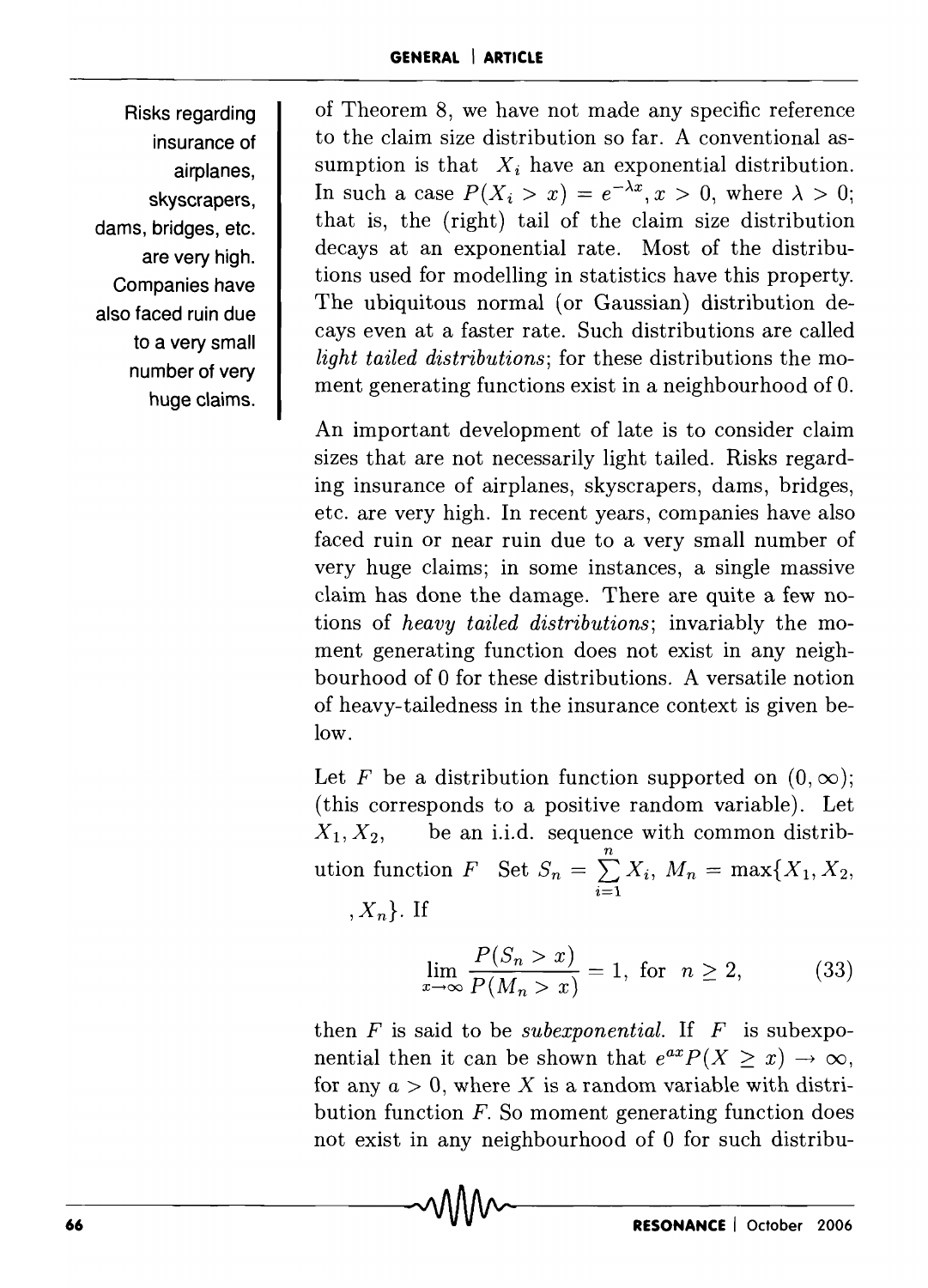tions. Two classes of subexponential distributions are Suggested Reading given below.

(i) *Weibul distribution:* In this case  $\overline{F}(x) \triangleq 1 - F(x) =$  $\exp(-cx^{\tau})$ , if  $x > 0$ , and  $\overline{F}(x) = 0$ , if  $x \le 0$ , where  $c > 0, \tau > 0$  are constants. This family of distributions has been useful in reliability theory, besides insurance. If  $0 < \tau < 1$ , then F is subexponential. See [1,2].

(ii) *Pareto distribution:* Again it is convenient to define in terms of the right tail of the distribution; here  $\overline{F}(x) \triangleq 1 - F(x) = \kappa^{\alpha}/(\kappa + x)^{\alpha}, x > 0$ , where  $\kappa, \alpha > 0$ are constants. This class is subexponential; (even expectation exists only when  $\alpha > 1$ .) This family has also been used in economics to describe income distributions.

As the moment generating function does not exist for heavy tailed distributions, note that Theorem 8 is not applicable. In fact, when the claim size distribution belongs to an appropriate subclass of subexponential distributions, it can be established that the ruin probability decays only at a power rate, viz.  $\psi(u)$  behaves like  $K u^{-\delta}$  for large *u*, where  $K, \delta > 0$  are suitable constants. Contrast this to the exponential rate  $e^{-ru}$ , where  $r > 0$ in Theorem 8. So ruin is much more formidable if the claim size distribution is heavy tailed. See [1,2].

## Assorted Comments

We have dealt with a few elementary aspects of just one model. Comments below are meant to give a flavour of some other aspects/models.

1. A more general model is the *renewal risk model* (also called *Sparre Andersen model).* In this model, the interarrival times  $A_1, A_2,$  are just i.i.d. nonnegative random variables (not necessarily exponentially distributed). The net profit condition is given by an analogue of (25), viz.  $c > E(X_1)/E(A_1)$ . Lundberg inequality holds provided that the net profit condition is satisfied

- [1] T Mikosch, *Non-life Insurance Mathematics: an Introduction with Stochastic Processes,* Springer, New Delhi, 2004.
- [2] T Rolski, H Schmidli, V Schmidt and J Teugels, *Stochastic Processes for InsuranceandFinance,* Wiley,New York, 200l.
- [3] W Feller, *An Introduction to Probability Theory and itsApplications,* 2 vols, Wiley-Eastern, New Delhi, 1991.
- [4] P G Hoel, S C Port and C J Stone, *Introduction to Probability Theory,* Universal Book Stall, New Delhi, 1991.
- [5] S M Ross, *Introduction to Probability Models,* 8th edition. Elsevier India, New Delhi, 2005.
- [6] S M Ross, *Stochastic Processes,* 2nd edition, (Wiley Student Edition), John Wiley, Singapore, 2004.
- [7] M Delampady, T Krishnan and S Ramasubramanian (eds.), *Probability and Statistics.* A volume in *Echoes from Resonance,* Universities Press, Hyderabad, 2001.
- [8] S Karlin and H MTaylor, *A First Course in Stochastic Processes,* Academic Press, New York, 1975.